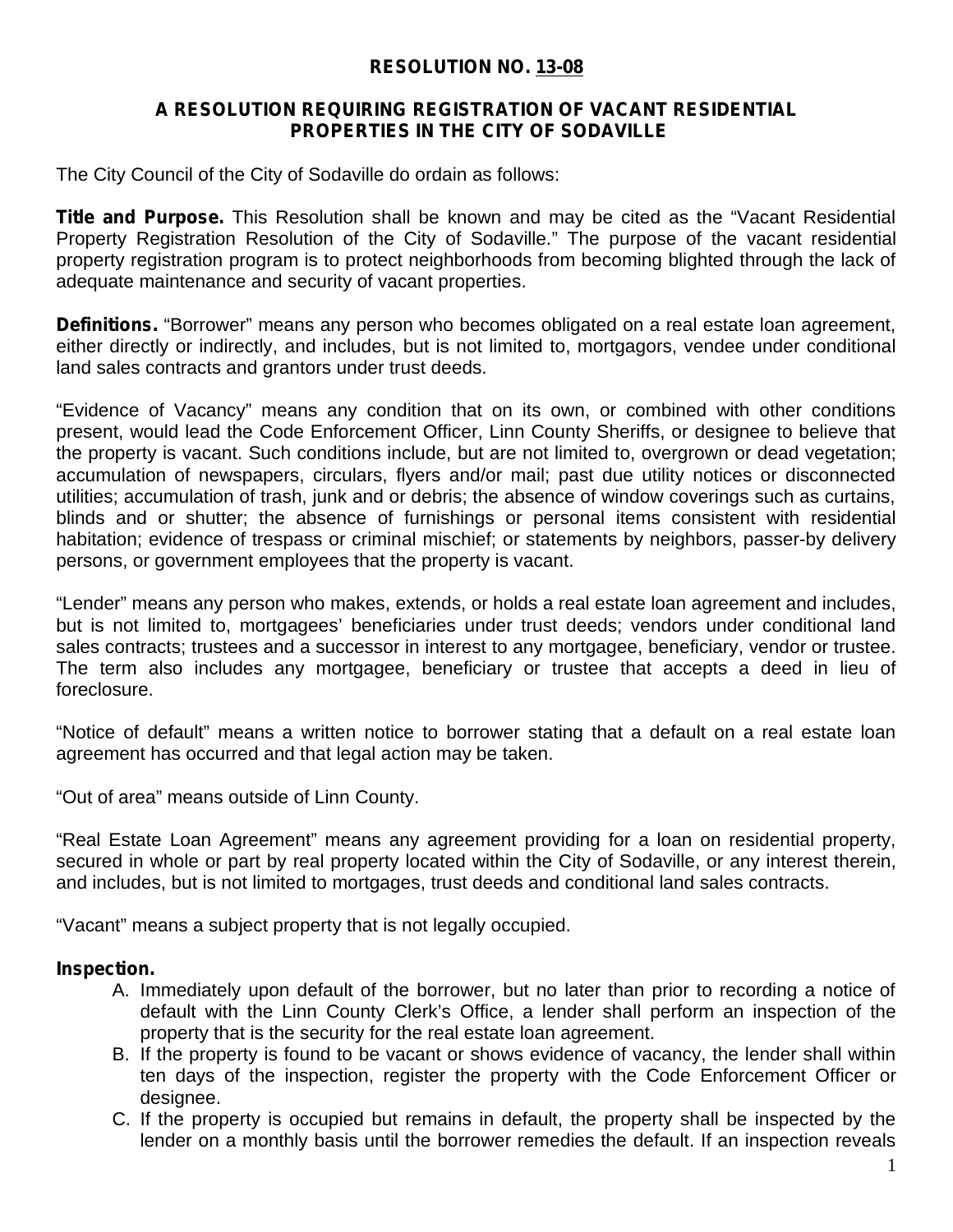that the property Is vacant or shows evidence of vacancy, the lender shall within ten days of the inspection, register the property with the Code Enforcement Officer or designee.

D. This applies to properties that have been the subject of a foreclosure sale where title has transferred from one lender to another lender and to a property transferred under a deed in lieu of foreclosure.

# **Registration.**

A. The registration shall contain the following information:

- 1. The name of the lender;
- 2. The direct mailing address of the lender. Post office boxes are not acceptable;
- 3. The direct contact name and phone number for the lender;
- 4. The physical address for the lender's agent authorized to receive service of process,

............................. if applicable; and

5. The direct contact information for the local property management company

responsible for security, maintenance and marketing of the property, if applicable.

B. No registration fee shall be imposed. A lender that has registered a property under this chapter shall report any change of information contained in the registration within ten days of the change. Properties subject to this chapter shall remain under the registration requirement as long as the property remains vacant.

C. Registration forms shall be available at the City of Sodaville City Hall.

# **Maintenance Requirements.**

A. A lender shall maintain properties subject to this chapter. Maintenance includes all of the following:

1. Ensuring that the condition of the subject property does not, in the opinion of the Code Enforcement Officer or designee, constitute a public nuisance or a chronic public nuisance as described in the City of Sodaville's Nuisance Ordinance.

2. Regular cutting, pruning and mowing of the subject property and the removal of all trimmings, as applicable to the property;

3. Pools, ponds, and spas shall be kept in working order, so that water remains clear and free of pollutants and debris; or drained and kept covered.

B. If the property is owned by an out of area lender, a local property management company shall be contracted to perform weekly inspections to verify the requirements of this section, and to ensure any other applicable laws, are being met. The property management company shall post a direct contact name and 24 hour contact phone number for persons to report problems or concerns, and the posting shall be placed on the interior of a window facing the street to the fron of the property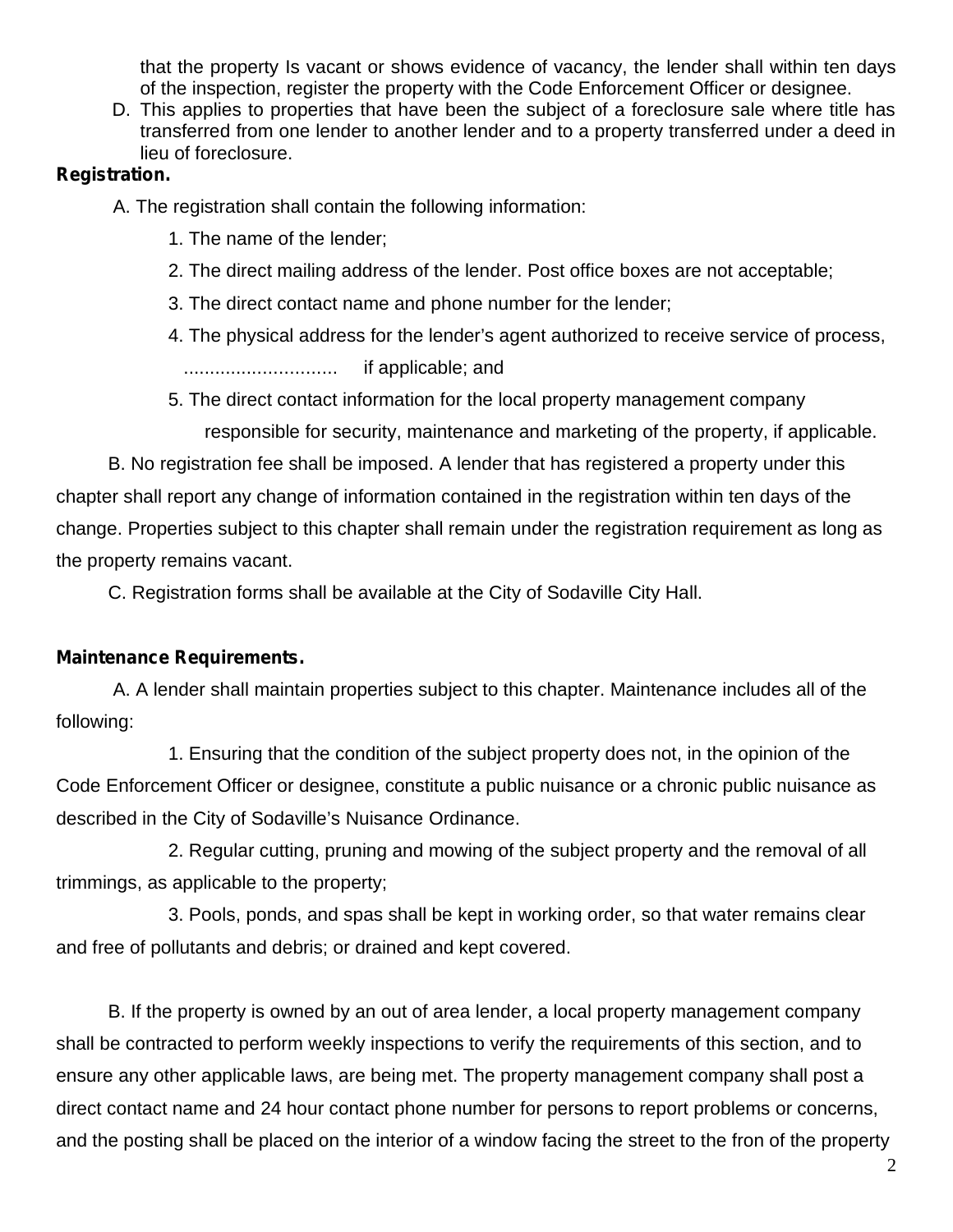so it is visible from the street. If no such area exists, then the posting shall be placed on the exterior of the property in a location visible from the street to the front of the property. An exterior posting shall be constructed of and printed with weather resistant materials.

C. Adherence to this section does not relieve a person subject to this Resolution of any obligations setforth in any covenants, conditions and restrictions which may apply to the subject property.

# **Security Requirements.**

A. The lender shall maintain a subject property in a secure manner so as not to be accessible to unauthorized person, and includes the securing of windows, doors, gates and any other opening of such size that may allow a child to access the interior of the property. Broken windows shall be boarded or related.

B. If the property is owned by an out of area lender, a local property management company shall be contracted to perform weekly inspections to verify the requirements of this section and to ensure any other applicable laws are being met.

### **Additional Authority.**

The Code Enforcement Officer or designee shall have the authority to require the lender to implement any additional maintenance or security measures including, but no limited to:

- A. Installation of additional security lighting;
- B. Increasing on-site inspection frequency;
- C. Employment of an on-site security guard; and
- D. Any other measures as may be reasonably required to prevent the decline of the property.

### **Additional Remedies; Lien Against Property.**

In addition to other penalties or enforcement specified in this Resolution, if a lender fails to maintain or secure the property as prided, the Code Enforcement Officer or designee may give notice of such failure by first class mail.

#### A. The notice:

1 Shall be directed to the lender and all persons shown ion the assessor's records or otherwise know to the city to be owners;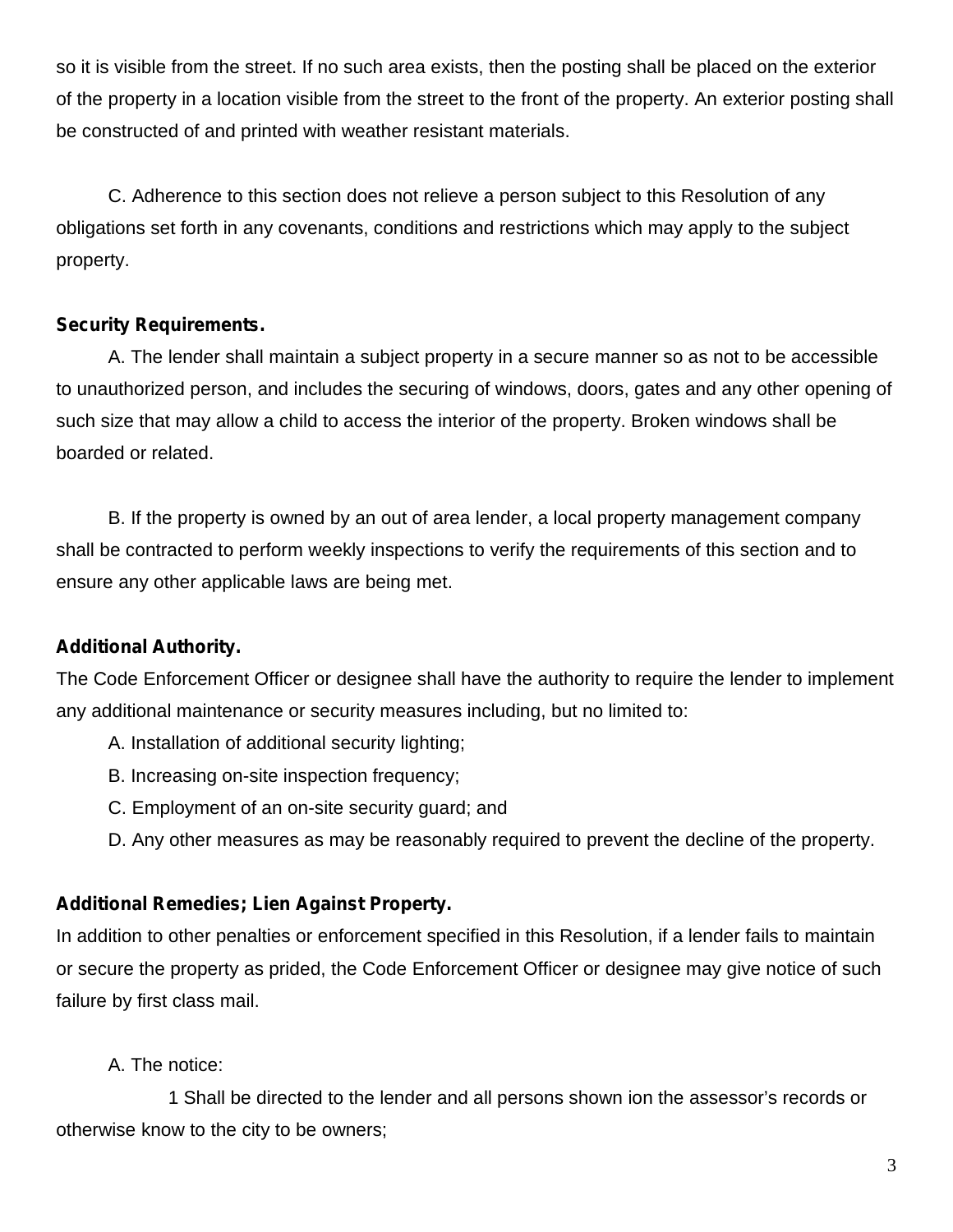2. Shall refer to the premises involved with convenient certainty, the street address, if any, being sufficient.

3. Shall notify the addressees to comply with the maintenance and security requirements within fifteen days from date of mailing; and

4. Shall further inform the lender and owners that if the condition is not corrected within the fifteen days, the city may cause the property to be maintained and secured and will charge the costs to the lender and owners and make the same a lien against the property.

B. A lender or any owner may, within fifteen days after mailing of the notice, appeal to the City Council for relief by filing a petition with the City Recorder seeking a hearing before the Council. The petition shall include the facts upon which the petitioner relies upon for relief from the obligations of the Resolution in relation to the property, If the Council finds that it would be a real and unnecessary hardship upon the petitioner to comply with the terms of this Resolution, then it may relieve the petitioner of the obligations in relation to the particular property, but nothing therein shall be construed as obligating the city to remove or abate the nuisance without charging the cost as a lien against the said property.

C. If the condition is not corrected within the time limit and no relief has been granted, such agent of the city as may be designated by the City Administrator may provide the maintenance and security necessary to bring the property into compliance. The City Administrator shall maintain an accurate record of the expenses incurred by the city in providing such maintenance and security and shall include an overhead charge for the cost of administration. The total cost, including overhead, shall thereafter be assessed as a lien against the property.

#### **Violation; Penalty.**

A. A lender that violates any provision of this Resolution shall be subject to a general penalty. Every day in which the violation is caused or permitted to exist constitutes a separate infraction,

B. Citations for violation of any provision of the Resolution may be mailed by first class mail to the lender or lender's registered agent.

#### **Appeals.**

A lender that is required to implement additional maintenance or security measures as provided in this Resolution shall have the right to appeal to the City Council. The appeal shall be filed in writing